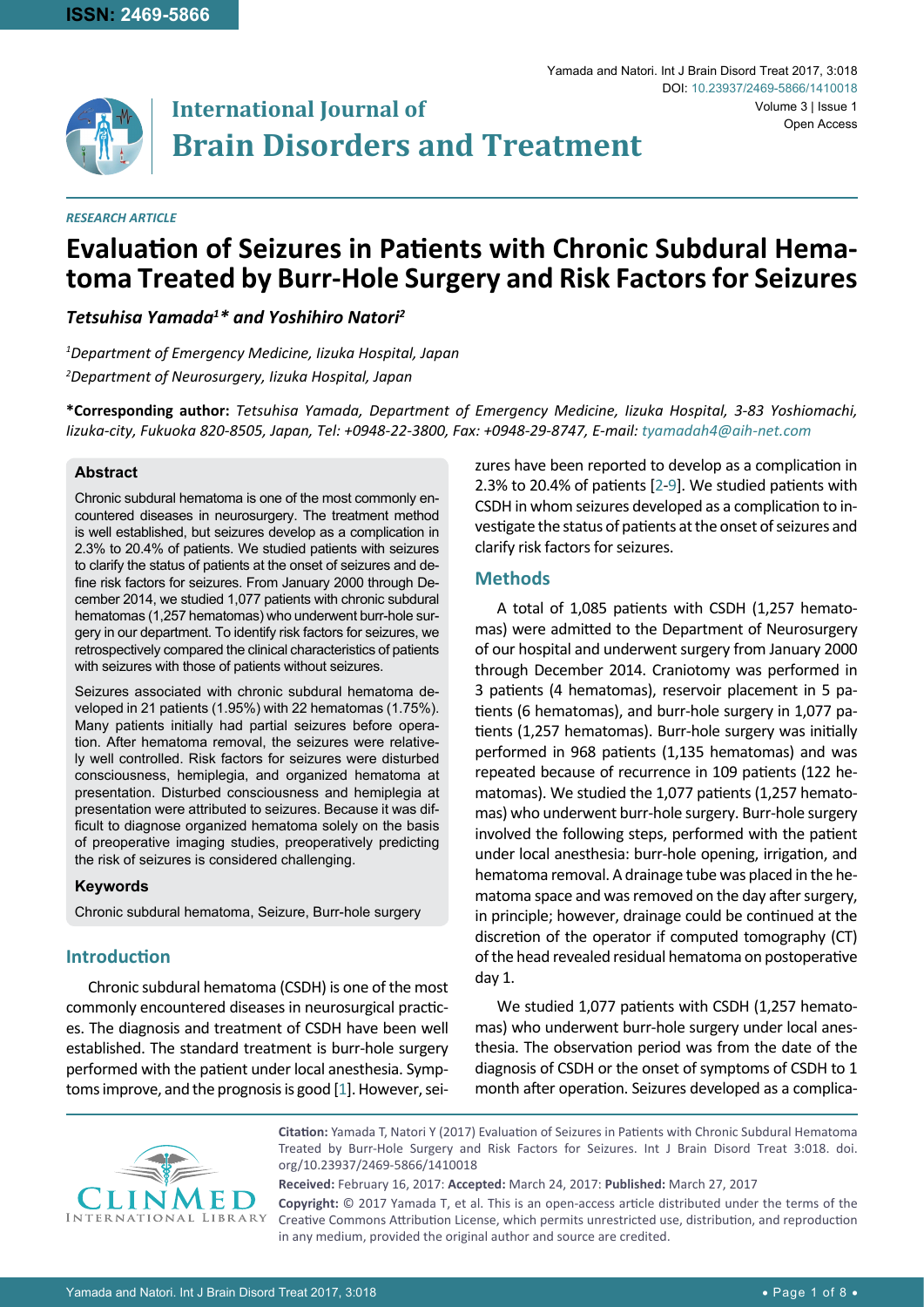<span id="page-1-0"></span>

tion in 35 patients (36 hematomas), 11 of whom (11 hematomas) had a history of epilepsy. The type of epilepsy was posttraumatic symptomatic epilepsy in 6 patients (6 hematomas), symptomatic epilepsy after cerebral infarction in 3 patients (3 hematomas), symptomatic epilepsy after cerebral hemorrhage in 1 patient (1 hematoma), and idiopathic epilepsy in 1 patient (1 hematoma). When the 11 patients who had a past history of epilepsy were excluded, there were 24 patients with seizures as a complication (24 of 1,077 patients, 2.23%; 25 of 1,221 hematomas, 1.99%). Furthermore, patients who had seizures associated with any of the following postoperative concurrent diseases were excluded: acute subdural hematoma, cerebral infarction, or subdural abscess. We judged that seizures were caused by CSDH in 21 (1.95%) of the 1,077 patients (22 of 1,221 hematomas, 1.75%) [\(Figure 1\)](#page-1-0). We diagnosed seizures on the basis of clinical findings, and electroencephalography was not necessarily performed. We diagnosed as a seizures with sightings of convulsions. The convulsions were general or partial seizures in some cases.

The following variables were studied: age, sex, activities of daily living (ADL) before onset, hematoma side, operation side, symptoms on admission, neurologic findings (level of consciousness, degree of hemiplegia) on admission, preoperative hematoma volume, preoperative hematoma density, initial episode or recurrence, whether the hematoma was organized or not, the presence or absence of trauma, seizure type (general or partial), time of seizure onset (preoperative or postoperative), treatment of seizures, control of seizures, ADL and outcome at discharge, and recurrence of CSDH. Furthermore, we compared patients who had seizures with those who did not have seizures. The following variables were studied: age, sex, smoking, drinking, hypertension, diabetes disease, liver disorder, renal function, malignant tumor, ischemic heart disease, stroke, neurosurgery, use of anticoagulant agents or not, use of antiplatelet agents or not, presence or absence of trauma, initial episode or recurrence, neurologic findings (level of consciousness, degree of hemiplegia) on admission, hematoma side, operation side, whether the hematoma was organized or not, irrigation solution, experience of the operator, preoperative hematoma density, preoperative hematoma volume, and discharge outcome. The results were analyzed statistically with the use of t-tests or chi-square tests. P values less than 0.05 were considered to indicate statistical significance. We retrospectively ascertained the study variables from the patients' medical records. If a medical record did not include the required variables or CT was not performed, we excluded it from analysis. ADL was evaluated according to the modified rankin scale (mRS), and the level of consciousness was evaluated according to the glasgow coma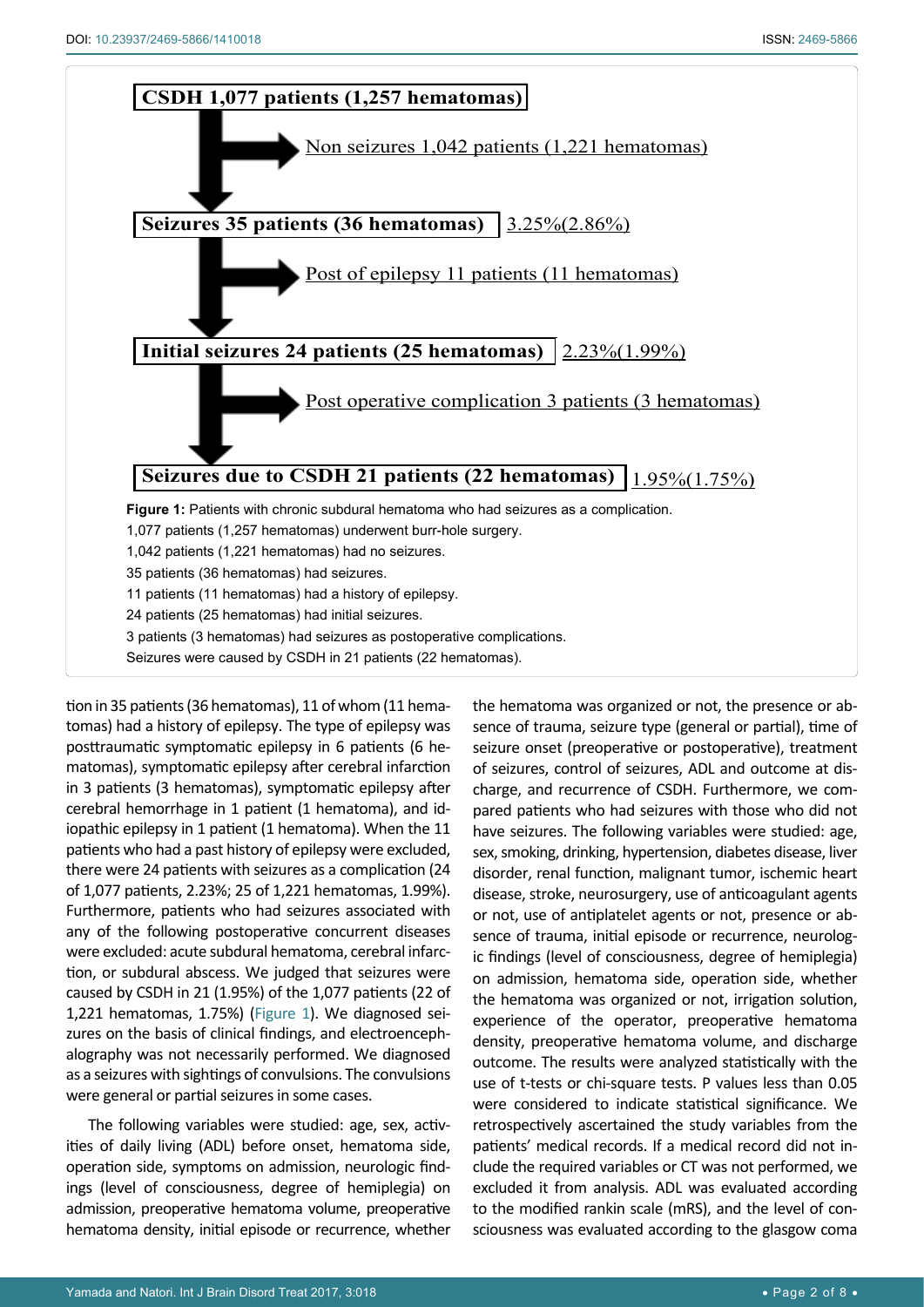| Case Age       |        |   | Sex mRS           | Hematoma Operation Chief  |      |                                                                    | Initial                                      |                                                                             | 5              |                              | Initial/   | Hematoma                | Trauma/Non-trauma         |
|----------------|--------|---|-------------------|---------------------------|------|--------------------------------------------------------------------|----------------------------------------------|-----------------------------------------------------------------------------|----------------|------------------------------|------------|-------------------------|---------------------------|
|                | (year) |   | before<br>onset   | side                      | side | symptom                                                            | GCS                                          | Hemiplegia upper MMT Volume of                                              | hematoma       | Density of<br>hematoma       |            | Recurrence organization |                           |
|                |        |   |                   |                           |      |                                                                    |                                              | lower MM1                                                                   |                |                              |            |                         |                           |
| ᡪ              | 5      | Σ | 0                 | œ                         | œ    | Headache                                                           | 15(4, 5, 6)                                  | 5/5 4/5                                                                     | ౚ              | Niveau                       | Initial    | ٠                       | Non-trauma                |
| N              | 56     | Σ | 0                 | ے<br>آ                    | œ    | Disturbance of<br>consciousness                                    | 6(1,1,4)                                     | 2/52/5                                                                      | 3              | $\overline{\text{}}^{\circ}$ | Initial    |                         | Non-trauma                |
| ო              | စ္ထ    | щ | 0                 | ᆜ                         |      | Disturbance of<br>consciousness                                    | (1, 1, 1)<br>ო                               | 1/5 1/5                                                                     | Unknown        | Niveau                       | Initial    |                         | Non-trauma                |
| 4              | င္မွာ  | Σ | N                 | ≃                         | ≃    | <b>Drowsiness</b>                                                  | 10(2,2,6)                                    | 4/54/5                                                                      | 130            | Mixed                        | Initial    |                         | Non-trauma                |
| ю              | 5      | Σ | 0                 | ے<br>آ                    | œ    | Seizures                                                           | 15(4,5,6)                                    | 5/54/5                                                                      | 72             | $\overline{\text{}}$         | Initial    | 1                       | Trauma (fall)             |
| ဖ              | င္ပ    | Σ | 0                 | $\mathbb{E}_{\mathbf{p}}$ | œ    | Headache                                                           | $\overline{5}$ , $\overline{6}$ )<br>14(3.5) | 4/54/5                                                                      | 64             | Niveau                       | Initial    |                         | Trauma (fall)             |
|                | 71     | ⋝ | N                 |                           |      | Seizures                                                           | <u>ົດ</u><br>9(3,1,                          | 2/52/5                                                                      | 74             | Niveau                       | Initial    | 1                       | Non-trauma                |
| ∞              | 22     | ட | 0                 | œ                         | œ    | Seizures                                                           | (9, 6)<br>13(3,4)                            | 1/5 1/5                                                                     | Unknown        | Mixed                        | Recurrence |                         | Non-trauma                |
| တ              | စ္ထ    | Σ | 0                 | œ                         | œ    | Seizures                                                           | (3,3,5)                                      | 3/51/5                                                                      | $\frac{1}{2}$  | High                         | Initial    | +                       | Trauma (traffic accident) |
| S              | 77     | щ | 0                 | ے<br>آ                    | ┙    | Dysarthria                                                         | 14(4,4,6)                                    | 4/54/5                                                                      | 45             | Mixed                        | Initial    | ٠                       | Trauma (traffic accident) |
| F              | 5      | щ | 4                 |                           |      | Seizures                                                           | 6(1,1,4)                                     | 0/51/5                                                                      | 89             | Mixed                        | Initial    | +                       | Trauma (fall)             |
| 51             | ගි     | Σ | ᠇                 | ے<br>آ                    |      | Seizures                                                           | 4(1, 2, 1)                                   | 1/51/5                                                                      | 108            | Niveau                       | Initial    | ٠                       | Trauma (fall)             |
| చ              | 83     | щ | 0                 | ۲<br>آ                    | œ    | Seizures                                                           | 3(1,1,1)                                     | 1/51/5                                                                      | ᢌ              | $\sum_{i=1}^{n}$             | Initial    | 1                       | Trauma (fall)             |
|                | 83     | ட | 0                 | ے<br>آ                    |      | Seizures                                                           | 3(1,1,1)                                     | 1/5 1/5                                                                     | $\overline{6}$ | $\overline{\text{}}^{\circ}$ | Initial    | ٠                       | Trauma (fall              |
| $\dot{4}$      | 85     | Σ | 4                 | œ                         | œ    | Seizures                                                           | 6(1,1,4)                                     | 2/52/5                                                                      | 31             | <b>NOT</b>                   | Initial    | I.                      | Non-trauma                |
| 15             | 89     | ⋝ | ო                 | ≃                         | œ    | Seizures                                                           | 14(4, 4, 6)                                  | 5/5 5/5                                                                     | 50             | Mixed                        | Initial    | +                       | Non-trauma                |
| $\frac{6}{1}$  | 88     | щ | 0                 | ┙                         | ┙    | Drowsiness                                                         | 12(3,3,6)                                    | 3/53/5                                                                      | 188            | Niveau                       | Initial    | I,                      | Non-trauma                |
| 17             | 20     | Σ | 0                 | ≃                         | ≃    | Headache                                                           | 14 (4,4,6)                                   | 4/54/5                                                                      | 53             | Mixed                        | Initial    | 1                       | Trauma (fall)             |
| $\frac{8}{1}$  | 89     | Σ |                   |                           |      | Seizures                                                           | <u>र</u><br>6 (1,1,                          | 2/52/5                                                                      | 143            | $\overline{\text{}}$         | Initial    | $\blacksquare$          | Non-trauma                |
| စ္             | 73     | Σ | 0                 | ۲<br>آ                    |      | Seizures                                                           | 6(1, 1, 4)                                   | 2/52/5                                                                      | 73             | Mixed                        | Initial    | 1                       | Non-trauma                |
| 20             | 86     | ட | $\mathbf{\Omega}$ | L,R                       |      | Dysarthria                                                         | 13(3,4,6)                                    | 4/54/5                                                                      | 55             | Mixed                        | Initial    | 1                       | Trauma (fall)             |
| $\overline{2}$ | 86     | Σ | 4                 | ≃                         | ≃    | Seizures                                                           | £<br>6(1,1,                                  | 2/52/5                                                                      | 73             | Mixed                        | Initial    |                         | Trauma (fall)             |
|                |        |   |                   |                           |      | mRS: modified Rankin Scale; GCS: Glasgow Coma Scale; MMT: Manual N |                                              | Muscle Test; CT: Computed Tomography; M: Male; F: Female; R: Right; L: Left |                |                              |            |                         |                           |

<span id="page-2-0"></span>Table 1: Summary of seizures cases (background of patients, assessment of physical and CT). **Table 1:** Summary of seizures cases (background of patients, assessment of physical and CT).

٦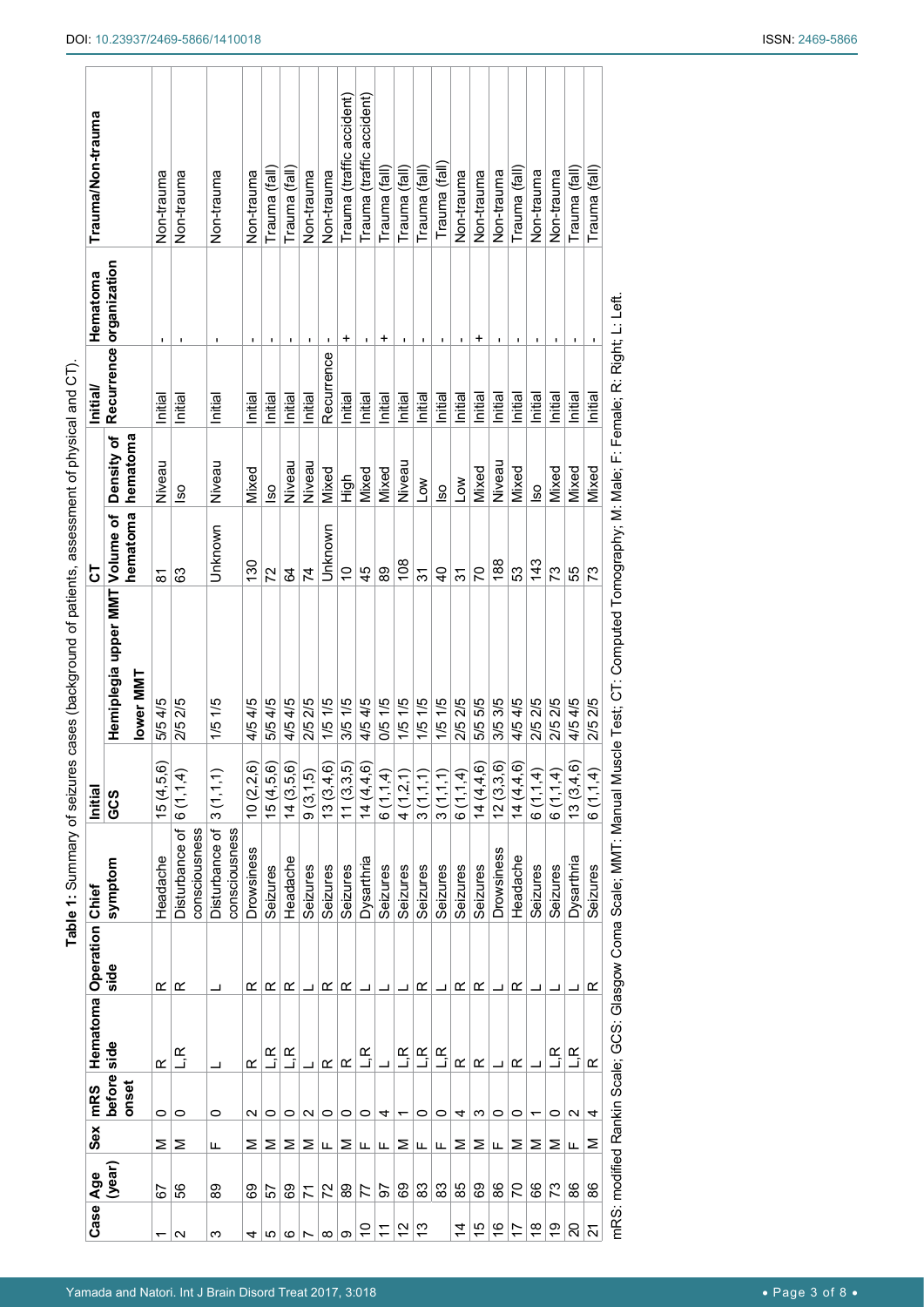| Case                     | Age            | Sex | mRS            | Hematoma                  | Operation                | Seizures                             |                     |                                                                                                      | Control | mRS/GOS at   | Hematoma       |
|--------------------------|----------------|-----|----------------|---------------------------|--------------------------|--------------------------------------|---------------------|------------------------------------------------------------------------------------------------------|---------|--------------|----------------|
|                          | (year)         |     | before         | side                      | side                     | rtial<br>General/Pa                  | Onset               | Treatment                                                                                            |         | discharge    | recurrence     |
|                          | 5              | Σ   | onset<br>0     | œ                         | ≃                        | General                              | Post-operation      | Intravenous injection $\rightarrow$ Oral<br>administration                                           | Good    | 0/GR         |                |
|                          | င္ဟ<br>၁       | Σ   | 0              | ۲.<br>نا                  | œ                        | General                              | Pre-operation       | <b>DoN</b>                                                                                           | Good    | 0/GR         |                |
| $U \omega $ പത           | 89             | ட   |                | ┙                         | L                        | Partial                              | Pre-operation       | <b>S</b>                                                                                             | Good    | 0/GR         | $\blacksquare$ |
|                          | 69             | Σ   | O <sub>N</sub> | $\underline{\alpha}$      | $\propto$                | General                              | Pre-operation       | Oral administration                                                                                  | Good    | 2/MD         | $\blacksquare$ |
|                          | 29             | Σ   | $\circ$        | L,R                       | $\propto$                | General                              | Pre-operation       | moz                                                                                                  | Good    | 0/GR         | $\mathbf{I}$   |
| $\circ$                  | 69             | Σ   | $\circ$        | $\overline{R}$            | œ                        | General                              | Pre-operation       | Oral administration                                                                                  | Good    | 0/GR         |                |
| $\overline{ }$           | $\overline{r}$ | Σ   | $\sim$         | ┙                         | ┙                        | eneral<br>Ō<br>$\uparrow$<br>Partial | Pre-operation       | moz                                                                                                  | Good    | 4/SD         |                |
| $\infty$                 | 72             | ட   | $\circ$        | œ                         | œ                        | eneral<br>Ŏ<br>Partial               | Pre, post-operation | Intravenous injection $\rightarrow$ Oral<br>administration                                           | Good    | 0/GR         |                |
| თ                        | 89             | Σ   | 0              | œ                         | œ                        | eneral<br>Ō<br>$\uparrow$<br>Partial | Pre, post-operation | le<br>Oral<br>Intravenous injection $\rightarrow$<br>administration                                  | Good    | 2/MD         |                |
| S                        | 77             | ட   | 0              | ۲.j                       | ┙                        | eneral<br>Ō<br>$\uparrow$<br>Partial | Pre, post-operation | ក្ខា<br>Oral<br>Intravenous injection $\rightarrow$<br>administration                                | Good    | 2MD          |                |
| Ξ                        | 50             | щ   | 4              |                           | ᆜ                        | eneral<br>Ō<br>$\uparrow$<br>Partial | Pre-operation       | <u>Trai</u><br>Intravenous injection $\rightarrow$<br>administration                                 | Good    | 4/SD         |                |
| $\frac{2}{3}$            | င္ပ            | Σ   | ᠇              | L,R                       | ┙                        | eneral<br>Ō<br>$\uparrow$<br>Partial | Pre, post-operation | le<br>Oral<br>Intravenous injection $\rightarrow$<br>administration                                  | Poor    | 6/D (Sepsis) |                |
| 13                       | 83             | щ   | 0              | L,R                       | œ                        | Partial                              | Pre, post-operation | Oral administration                                                                                  | Good    | 1/GR         |                |
|                          | 83             | щ   | 0              | $L, \overline{R}$         | ┙                        |                                      |                     |                                                                                                      |         |              |                |
| $\dot{4}$                | 85             | Σ   | 4              | $\underline{\alpha}$      | $\alpha$                 | eneral<br>Ŏ<br>$\uparrow$<br>Partial | Pre, post-operation | Intravenous injection $\rightarrow$ Oral<br>$administration \rightarrow Stop$                        | Good    | 4/SD         |                |
| 15                       | 89             | Σ   | ო              | œ                         | œ                        | General                              | Pre-operation       | <b>S</b>                                                                                             | Good    | 6/D (AMI)    |                |
| $\overset{\circ}{\cdot}$ | 88             | щ   | 0              | ┙                         | ┙                        | General                              | Intra-operation     | mord                                                                                                 | Good    | 0/GR         |                |
| 17                       | 50             | Σ   | 0              | œ                         | œ                        | General                              | Pre-operation       | le<br>Oral<br>Intravenous injection $\rightarrow$<br>$\mathsf{admin}$ inistration $\rightarrow$ Stop | Good    | 0/GR         |                |
| $\frac{8}{1}$            | 89             | Σ   | ᠇              |                           |                          | General                              | Pre-operation       | Oral<br>Intravenous injection→<br>administration                                                     | Good    | 4/SD         |                |
| ەب<br>                   | 73             | Σ   | 0              | $\overline{R}$            | ┙                        | General<br>$Partial \rightarrow$     | Pre-operation       | Intravenous injection $\rightarrow$ Oral<br>administration -> Stop                                   | Good    | 2/MD         |                |
|                          | $\frac{8}{8}$  | щ   | N              | $\mathsf{L}$ $\mathsf{R}$ | $\overline{\phantom{0}}$ | Partial                              | Pre, post-operation | Oral administration                                                                                  | Good    | 3/SD         | $\mathbf I$    |
| ន $ \tilde{z} $          |                | Σ   | 4              | $\underline{\alpha}$      | œ                        | General<br>$Partial \rightarrow$     | Pre, post-operation | Intravenous injection $\rightarrow$ Oral<br>administration                                           | Good    | 4/SD         |                |
| ć                        | C              |     |                |                           |                          | ś                                    |                     |                                                                                                      |         |              |                |

<span id="page-3-0"></span>Table 2: Summary of seizures cases (assessment of seizures). **Table 2:** Summary of seizures cases (assessment of seizures).

mRS: modified Rankin Scale; M: Male; F: Female; R: Right; L: Left; AMI : Acute Myocardial Infarction. mRS: modified Rankin Scale; M: Male; F: Female; R: Right; L: Left; AMI : Acute Myocardial Infarction.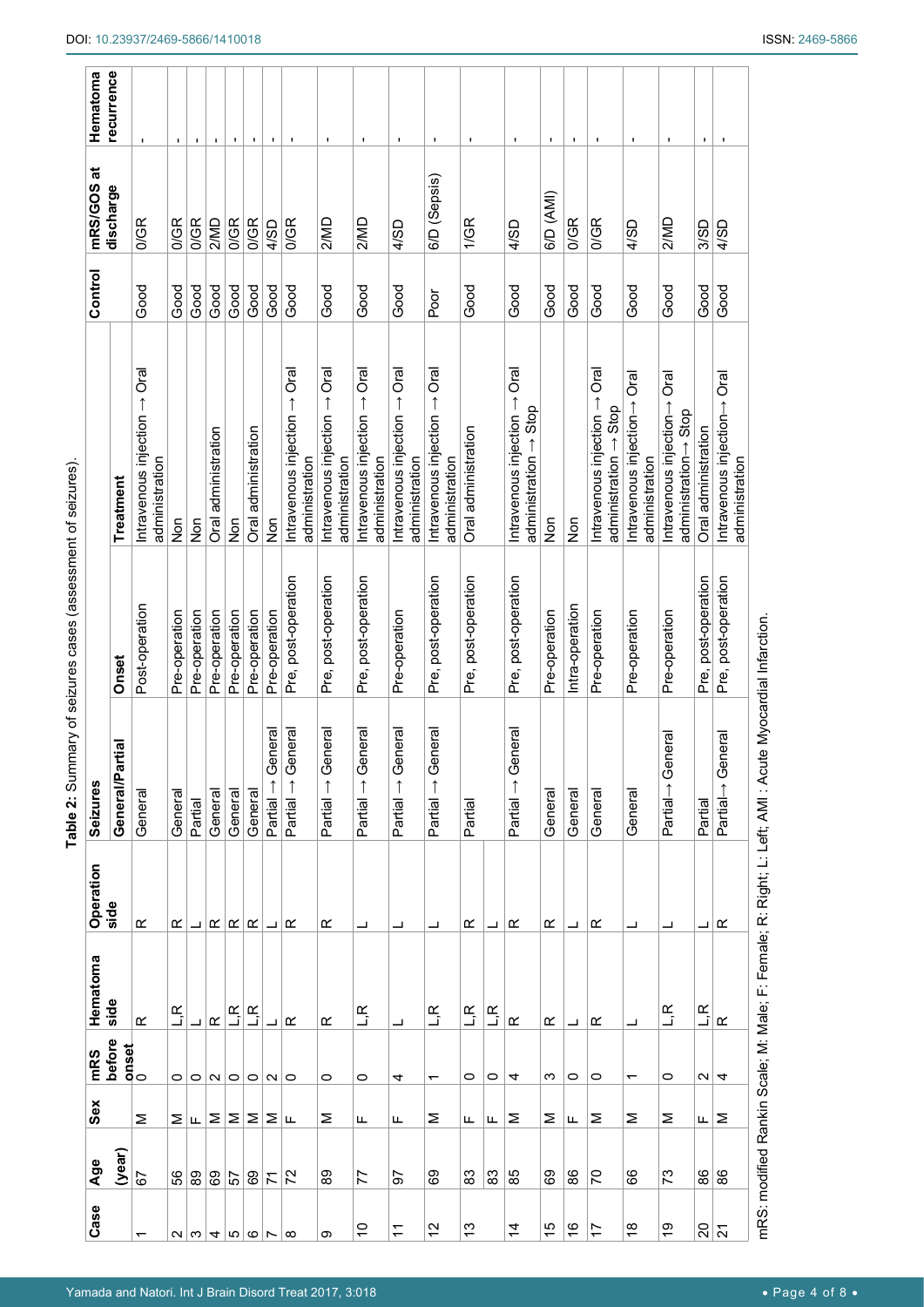scale (GCS). Hemiplegia was evaluated on manual muscle testing (MMT).

The hematoma volume was estimated by region-of-interest (ROI) analysis of CT images. The hematoma areas on each CT image were totaled to derive the hematoma volume. We classified the hematoma density as low, isodense (iso), or high relative to the brain gray matter. When high density was mixed with low density, the hematoma density was assumed to be mixed. When low density and high density were mirror images, the hematoma density was assumed to be niveau. Diagnosis of hematoma organization was performed by intraoperative finding. When we confirmed organized hematoma rather than liquid during surgery, we diagnosed it as hematoma organization. The outcome at discharge was evaluated according to the glasgow outcome scale (GOS). Recurrence of a CSDH was defined as reoperation within 3 months after initial surgery.

#### **Results**

The clinical characteristics of the 21 patients (22 hematomas) who had seizures are summarized in ([Table 1](#page-2-0) and [Table 2](#page-3-0)). The mean age  $(\pm$  SD) of the patients with seizures was 75.5 (± 11.0) years, and the male: female ratio was 2:1. As for ADL before onset, 17 patients could independently look after their own affairs (mRS score, 2 or less). The hematoma site was the right side in 8 patients, the left side in 5 patients, and both sides in 8 patients. The operation side was the right side in 11 patients, the left side in 9 patients, and both sides in 1 patient. The main symptoms on admission were seizures in 12 patients, headache in 3 patients, disturbed consciousness in 2 patients, drowsiness in 2 patients, and dysarthria in 2 patients. As for the degree of hemiplegia on admission, the MMT score was 2 or less in 12 patients, 3 or 4 in 8 patients, and 5 in 1 patient. The mean hematoma volume  $(\pm$  SD) was 74.6 ( $\pm$  41.8) ml. The hematoma density was mixed in 9 hematomas, niveau in 6 hematomas, iso in 4 hematomas, low in 2 hematomas, and high in 1 hematoma. Twenty-one hematomas underwent initial burr-hole surgery; 1 hematoma recurred. There were 3 organized hematomas, and 19 normal hematomas in the patients with CSDH. Ten patients clearly had a history of trauma. The seizure type was general attacks in 9 patients, partial attacks in 3 patients, and partial attacks followed by general attacks in 9 patients. The onset of seizures was preoperative in 11 patients, only intraoperative in 1 patient, only postoperative in 1 patient, and preoperative and postoperative in 8 patients. As for the treatment of seizures, 11 patients received intravenous and oral anticonvulsants, 4 patients received only oral anticonvulsants, and 6 patients were not treated. Seizures were well controlled by oral anticonvulsants in 11 patients. Furthermore, in 9 patients seizures were well controlled without treatment. Status epilepticus developed in 1 patient in whom seizures were poorly controlled, and the patient died of sepsis. As for the ADL at discharge, 13 patients could independently look after their own affairs (mRS score, 2 or less). In 9 patients, ADL at discharge had

decreased as compared with the status at admission. Two patients died, one of acute myocardial infarction and the other of sepsis. There was no recurrence in the patients who had seizures. The characteristics of the patients with seizures are compared with those of the patients without seizures in ([Table 3](#page-5-0) and [Table 4](#page-6-0)). There were statistically significant differences in the level of consciousness (GCS) on admission, the degree of hemiplegia on admission, the organization status of hematoma, and discharge outcome.

# **Discussion**

The 35 patients with CSDH (36 hematomas) were classified into 3 types according to the cause of seizures. Type 1 included patients who had seizures caused directly by CSDH. Type 2 included patients who had a past history of epilepsy. Type 3 included patients with seizures that developed as a complication of burr-hole surgery. Type 1 comprised 21 patients (1.95%) with 22 hematomas (1.75%). Type 2 comprised 11 patients (1.02%) with 11 hematomas (0.88%). Type 3 comprised 3 patients (0.28%) with 3 hematomas (0.24%). The frequency of seizures tended to be lower than that reported previously (2.3% to 20.4%) [[2](#page-7-0)- [9](#page-7-1)]. The present study focused on type 1 seizures, i.e., seizures caused directly by CSDH. We observed the patients from the date of diagnosis of CSDH or symptom onset to 1 month after surgery. Differences in the frequency of seizures among studies are thought to depend on whether all 3 types of seizures are included and when the observation period is terminated.

The onset of seizures was preoperative in 19 patients and postoperative in only 1 patient. In many patients, the seizures were well controlled after hematoma removal. The presence of hematoma is thought to contribute to the development of seizures. Reduced blood flow in the local cerebral cortex or gliosis caused by hematoma capsule formation is thought to participate in the mechanism of seizures [[4](#page-7-3),[6\]](#page-7-4). The fact that many patients with seizures had organized hematoma also suggests that hematoma influences seizures. One study reported that a prolonged period is necessary for a hematoma to become organized [[10](#page-7-5)]. Long-term exposure to pressure due to a hematoma may reduce local blood flow in the cerebral cortex. In addition, microcirculatory disturbances have also been reported to participate in the organization of hematoma. Reduced blood flow caused by circulatory disease may also contribute to seizures. Seizures developed intraoperatively in 1 patient, and the use of an intraoperative drainage tube is considered a potential risk factor. As for the type of seizures, 3 patients had partial attacks, 9 patients had partial attacks followed by general attacks, and 9 patients had general attacks. The onset of many general attacks is not witnessed by a bystander, and the possibility that partial attacks led to general attacks should be considered. Because many patients initially had partial attacks, seizures were most likely induced by the presence of hematoma.

The factors that differed significantly between patients with seizures and those without seizures were the level of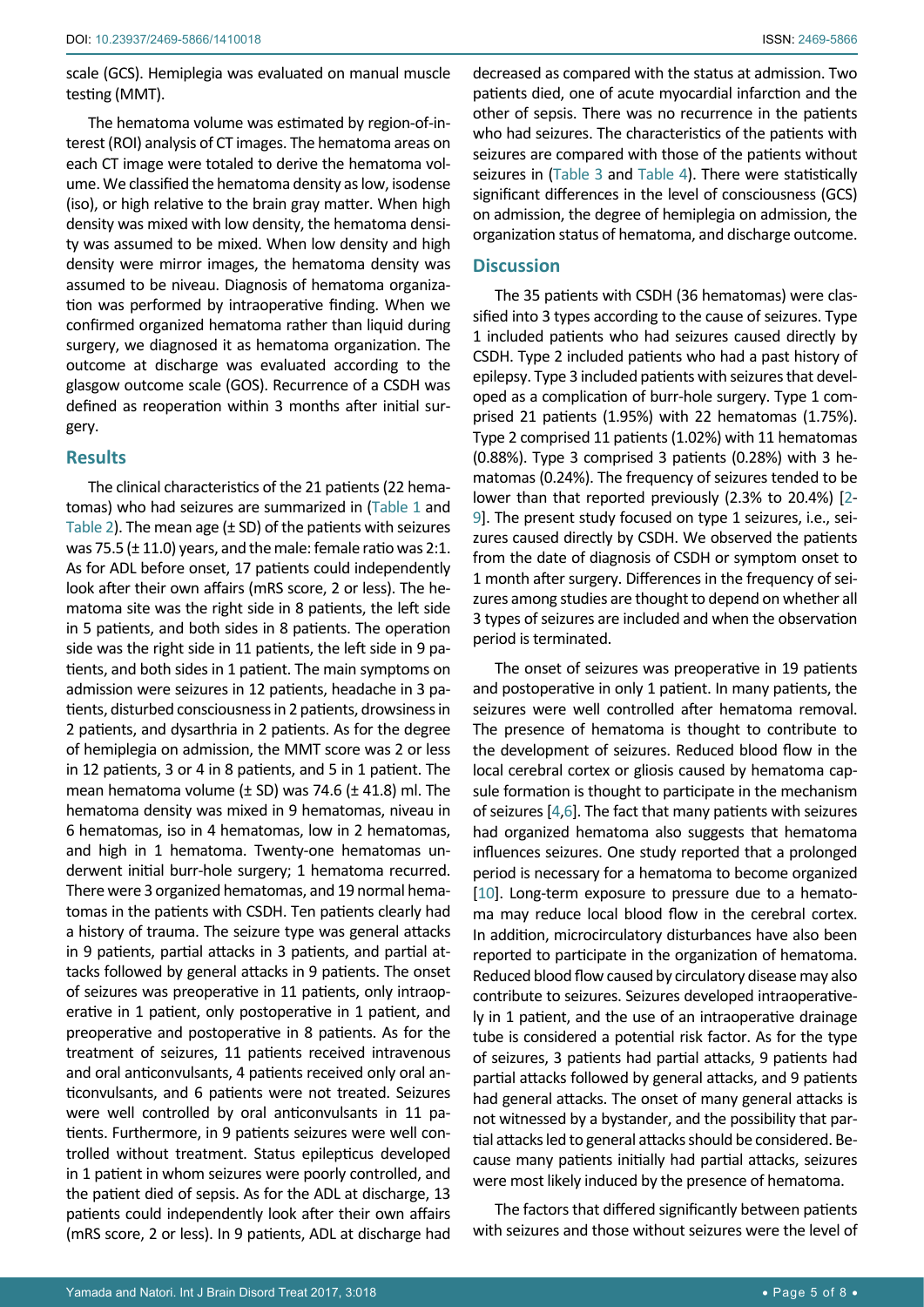|                       |                   | <b>Seizures</b>         | <b>Table 0.</b> Background of the scizare and non-scizare groups.<br><b>Non-seizures</b> | Odds  | 95% CI          | P value                   |
|-----------------------|-------------------|-------------------------|------------------------------------------------------------------------------------------|-------|-----------------|---------------------------|
| <b>Background</b>     |                   | Patients = 21           | <b>Patients = 1,056</b>                                                                  | ratio |                 |                           |
|                       |                   | Hematomas = 22          | Hematomas = 1,235                                                                        |       |                 |                           |
| Age                   | Mean $±$ SD years | $75.5 \pm 11.0$         | $76.2 \pm 11.3$                                                                          |       |                 | 0.787 (t-test)            |
| Sex                   | Male              | 14                      | 644                                                                                      | 1.28  | 0.512-3.197     | $0.597 (x^2-test)$        |
|                       | Female            | 7                       | 412                                                                                      |       |                 |                           |
| Smoking               | $\ddot{}$         | 7                       | 259                                                                                      | 1.535 | 0.613-3.844     | $0.357$ ( $\chi^2$ -test) |
|                       |                   | 14                      | 795                                                                                      |       |                 |                           |
|                       | Unknown           | 0                       | $\overline{2}$                                                                           |       |                 |                           |
| Alcohol               | $\geq 1$ go       | 4                       | 147                                                                                      |       |                 | $0.784$ ( $\chi^2$ -test) |
| consumption           | About 1 go        | 3                       | 143                                                                                      |       |                 |                           |
|                       | $< 1$ go          | 14                      | 764                                                                                      |       |                 |                           |
|                       | Unknown           | 0                       | $\overline{2}$                                                                           |       |                 |                           |
| Hypertension          | +                 | 13                      | 536                                                                                      | 1.576 | 0.648-3.835     | $0.312$ ( $x^2$ -test)    |
|                       |                   | 8                       | 520                                                                                      |       |                 |                           |
| Diabetes mellitus     | $\ddot{}$         | 4                       | 169                                                                                      | 1.235 | 0.410-3.716     | $0.707$ ( $\chi^2$ -test) |
|                       |                   | 17                      | 887                                                                                      |       |                 |                           |
| Liver disorder        | +                 | $\overline{2}$          | 145                                                                                      | 0.661 | $0.152 - 2.869$ | $0.578$ ( $x^2$ -test)    |
|                       |                   | 19                      | 911                                                                                      |       |                 |                           |
| eGFR                  | ~< 60             | 6                       | 349                                                                                      | 0.81  | 0.312-2.107     | $0.666$ ( $x^2$ -test)    |
|                       | $\geq 60$         | 15                      | 707                                                                                      |       |                 |                           |
| Malignant tumor       | $\ddot{}$         | $\overline{4}$          | 165                                                                                      | 1.271 | 0.422-3.824     | $0.669$ ( $x^2$ -test)    |
|                       |                   | 17                      | 891                                                                                      |       |                 |                           |
| <b>Ischemic heart</b> | $\ddot{}$         | 6                       | 219                                                                                      | 1.529 | 0.586-3.986     | $0.382$ ( $\chi^2$ -test) |
| disease               |                   | 15                      | 837                                                                                      |       |                 |                           |
| <b>Stroke</b>         | +                 | $\overline{\mathbf{4}}$ | 181                                                                                      | 1.137 | 0.378-3.420     | $0.818$ ( $x^2$ -test)    |
|                       |                   | 17                      | 875                                                                                      |       |                 |                           |
| Neurosurgery          | +                 | 4                       | 187                                                                                      | 1.093 | 0.364-3.287     | $0.874$ ( $\chi^2$ -test) |
|                       |                   | 17                      | 869                                                                                      |       |                 |                           |
| Anticoagulant         | $\ddot{}$         | $\overline{2}$          | 92                                                                                       | 1.103 | $0.253 - 4.810$ | $0.896$ ( $\chi^2$ -test) |
| agents                |                   | 19                      | 964                                                                                      |       |                 |                           |
| Antiplatelet agents + |                   | 6                       | 182                                                                                      | 1.921 | 0.735-5.017     | $0.175$ ( $x^2$ -test)    |
|                       |                   | 15                      | 874                                                                                      |       |                 |                           |
| Trauma                | +                 | 10                      | 623                                                                                      | 0.631 | 0.266-1.501     | $0.294$ ( $\chi^2$ -test) |
|                       |                   | 11                      | 433                                                                                      |       |                 |                           |
| Initial or            | Initial           | 20                      | 1114                                                                                     | 2.172 | 0.289-16.329    | $0.294 (x^2 - test)$      |
| recurrence            | Recurrence        | 1                       | 121                                                                                      |       |                 |                           |

<span id="page-5-0"></span>**Table 3:** Background of the seizure and non-seizure groups.

\*\*p < 0.01; SD: Standard Deviation; eGFR: estimated Glomerular Filtration Rate.

consciousness (GCS) on admission, degree of hemiplegia on admission, and the organization status of hematoma. These factors are considered risk factors for convulsions. There was no significant difference in age, personal habits (smoking status, alcohol intake), or past medical history between patients with seizures and those without seizures. There was also no significant difference in past trauma or neurosurgical procedures that than can potentially damage the cerebral cortex. Therefore, seizures were apparently not caused by damage of the cerebral cortex, and the presence of CSDH is thought to have contributed to the onset of seizures. Because the volume and density of hematoma did not differ significantly between patients

with seizures and those without seizures, the cause of seizures is apparently not only simple pressure applied by the hematoma. The possibility that capsule formation around the CSDH might have stimulated the cerebral cortex should be considered. Symptomatic epilepsy caused by trauma or stroke might have been affected by the formation of CSDH.

Seizures were the main symptom on admission in 12 patients. Although seizures associated with symptoms such as disturbed consciousness and dullness were not directly witnessed, if we assume that these symptoms are caused by seizures, many patients probably had seizures before presentation. Therefore, disturbed consciousness is thought to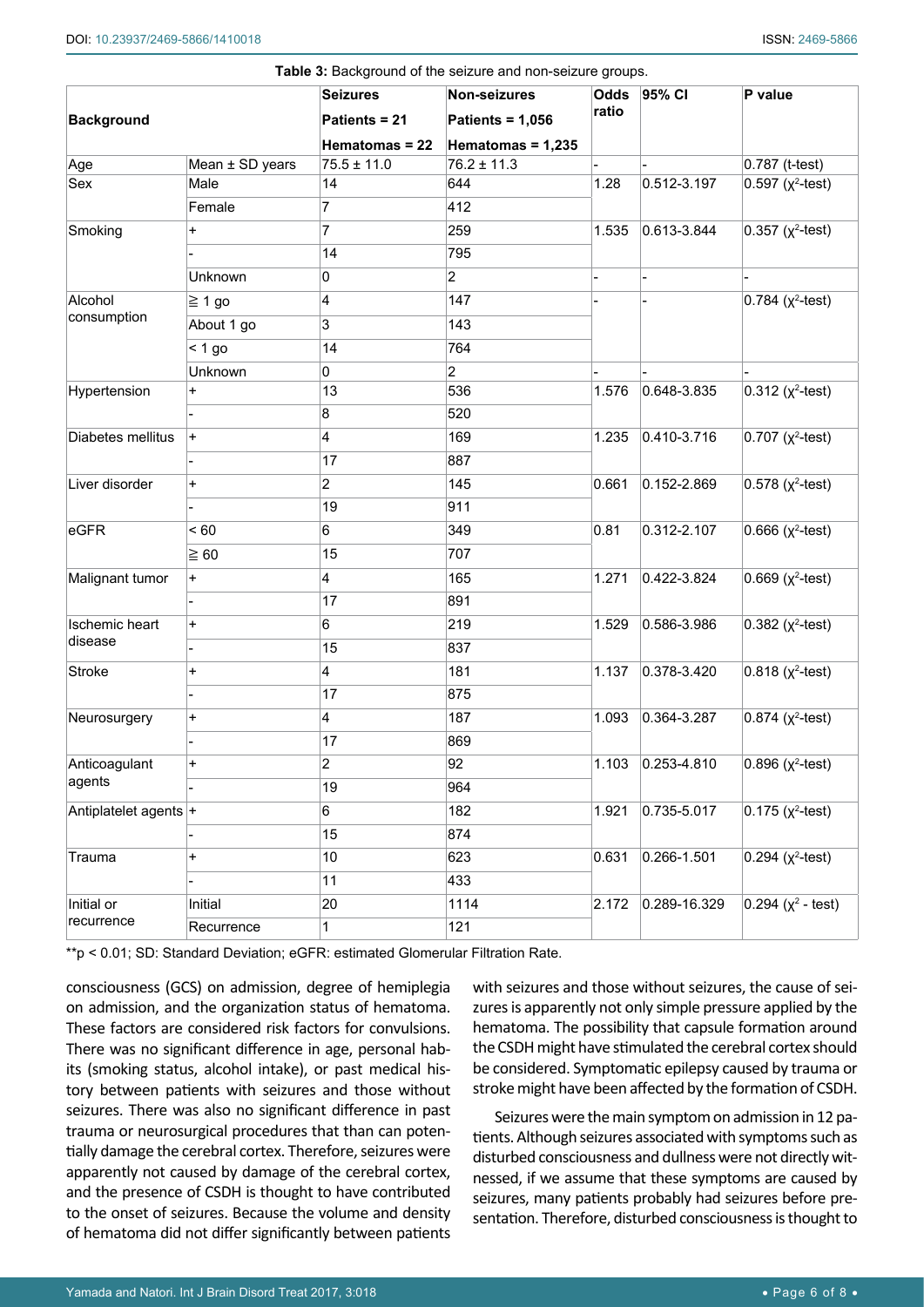| <b>Factor</b>                   |                       | <b>Seizures</b>         | Non-seizures                       | <b>Odds</b> | 95% CI | P value                                                   |
|---------------------------------|-----------------------|-------------------------|------------------------------------|-------------|--------|-----------------------------------------------------------|
|                                 |                       | Patients = 21           | <b>Patients = 1,056</b>            | ratio       |        |                                                           |
|                                 |                       |                         | Hematomas = 22 Hematomas = $1,235$ |             |        |                                                           |
| GCS                             | $14 - 15$             | 6                       | 871                                |             |        | "4.92 × 10 <sup>-21</sup> ( $\chi^2$ -test)               |
|                                 | $9 - 13$              | 6                       | 152                                |             |        |                                                           |
|                                 | $3-8$                 | 9                       | 33                                 |             |        |                                                           |
| Upper MMT                       | 5                     | 3                       | 535                                |             |        | **1.34 × 10 <sup>-13</sup> ( $\chi^2$ -test)              |
|                                 | 3,4                   | $\overline{7}$          | 600                                |             |        |                                                           |
|                                 | 0, 1, 2               | 12                      | 98                                 |             |        |                                                           |
|                                 | loss                  | 0                       | $\overline{2}$                     |             |        |                                                           |
| Lower MMT                       | 5                     | 1                       | 488                                |             |        | **5.16 × 10 <sup>-17</sup> ( $\chi^2$ -test)              |
|                                 | 3,4                   | 8                       | 650                                |             |        |                                                           |
|                                 | 0, 1, 2               | 13                      | 94                                 |             |        |                                                           |
|                                 | Loss                  | 0                       | 3                                  |             |        |                                                           |
| Hematoma side                   | Right                 | 8                       | 287                                |             |        | $0.383$ ( $x^2$ -test)                                    |
|                                 | Left                  | 5                       | 392                                |             |        |                                                           |
|                                 | <b>Bilateral</b>      | 8                       | 377                                |             |        |                                                           |
| Operation side                  | Right                 | 11                      | 374                                |             |        | $0.164$ ( $x^2$ -test)                                    |
|                                 | Left                  | 9                       | 501                                |             |        |                                                           |
|                                 | <b>Bilateral</b>      | 1                       | 181                                |             |        |                                                           |
| Organization                    | $\ddot{}$             | $\overline{3}$          | $\overline{7}$                     | 29.23       |        | 6.99-122.21 ** 2.31 × 10 <sup>-12</sup> ( $\chi^2$ -test) |
|                                 |                       | 18                      | 1228                               |             |        |                                                           |
| Irrigation solution             | Lactated ringer       | 5                       | 224                                |             |        | $0.338$ ( $x^2$ -test)                                    |
|                                 | Saline                | 4                       | 408                                |             |        |                                                           |
|                                 | <b>Artificial CSF</b> | 13                      | 603                                |             |        |                                                           |
| Experience of                   | Resident              | 3                       | 257                                |             |        | $0.640$ ( $x^2$ -test)                                    |
| operator                        | Senior resident       | 8                       | 462                                |             |        |                                                           |
|                                 | Neurosurgeon          | 11                      | 516                                |             |        |                                                           |
| CT density                      | Low density           | $\overline{2}$          | 150                                |             |        | $0.124$ ( $x^2$ -test)                                    |
|                                 | Isodensity            | $\overline{\mathbf{4}}$ | 451                                |             |        |                                                           |
|                                 | High density          | $\mathbf 1$             | 137                                |             |        |                                                           |
|                                 | Mixed density         | 9                       | 298                                |             |        |                                                           |
|                                 | Niveau                | 6                       | 196                                |             |        |                                                           |
|                                 | Unknown               | 0                       | 3                                  |             |        |                                                           |
| Preoperative<br>hematoma volume | Mean ± SD ml          | $74.6 \pm 41.8$         | $89.3 \pm 40.8$                    |             |        | $0.177$ (t-test)                                          |
|                                 | Unknown               | $\overline{2}$          | 87                                 |             |        |                                                           |
| Discharge GOS                   | GR, MD                | 13                      | 979                                |             |        | **5.15 × 10 <sup>-7</sup> ( $\chi^2$ -test)               |
|                                 | SD, VS                | 6                       | 65                                 |             |        |                                                           |
|                                 | D                     | $\overline{2}$          | 12                                 |             |        |                                                           |

<span id="page-6-0"></span>**Table 4:** Clinical findings and computed tomographic findings and of the seizure and non-seizure groups.

\*\*p < 0.01; SD: Standard Deviation; GCS: Glasgow Coma Scale; MMT: Manual Muscle Test; CT: computed tomography; GOS: Glasgow Outcome Scale.

be considerable after seizures. Todd's paralysis is considered to frequently develop after seizures. Thus, risk factors for seizures might not be associated with neurologic findings on admission. Disturbed consciousness and hemiplegia on admission are considered to be caused by seizures. Organization of a hematoma is thought to contribute to the

risk of seizures. Even as CSDH undergoes organization, the main symptoms include seizures [[10](#page-7-5)]. Organizing CSDH is difficult to diagnose on preoperative imaging alone and is usually diagnosed at operation [[10](#page-7-5)]. Therefore, it is difficult to predict seizures before operation.